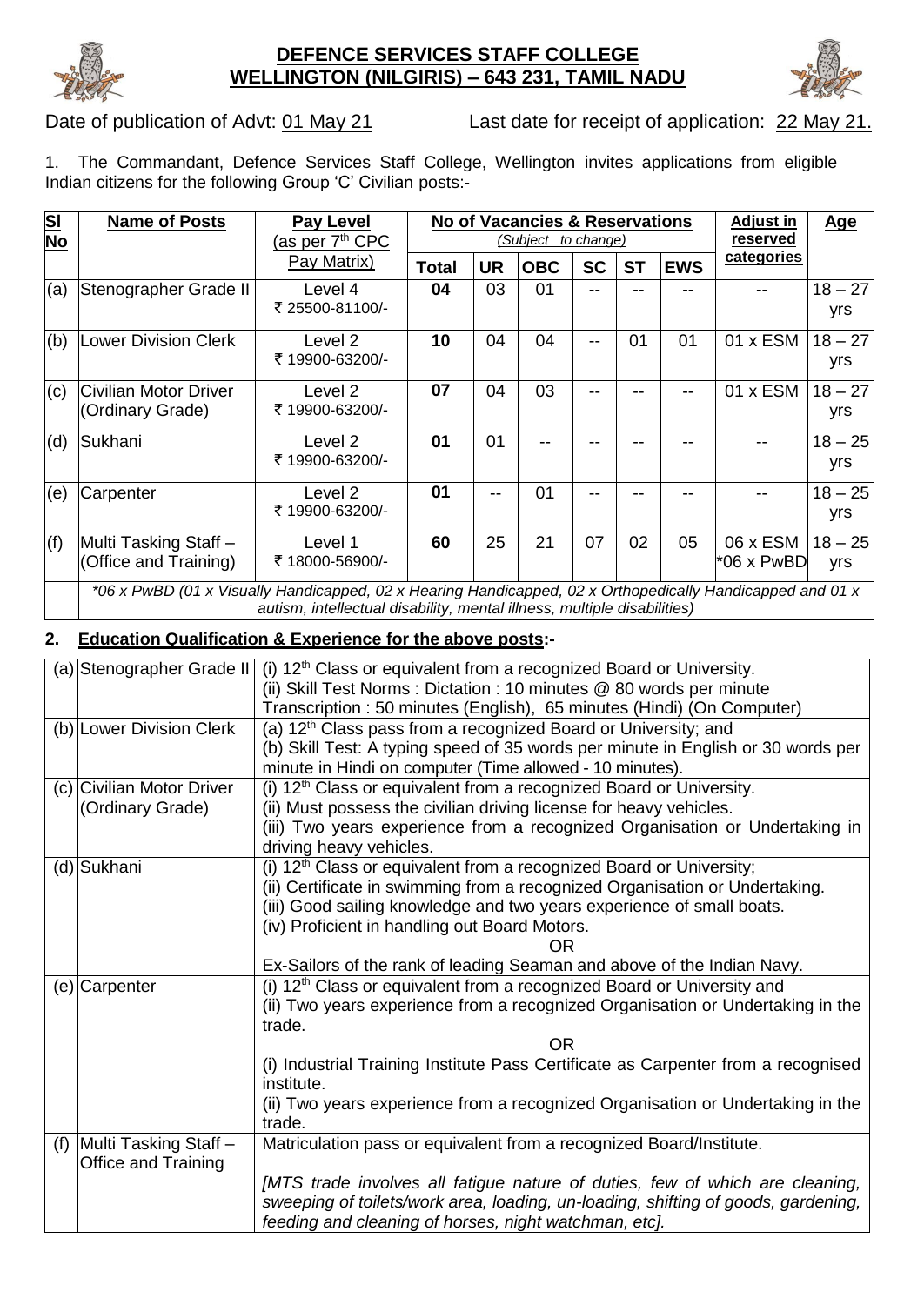#### **General Instructions for applicants**

4. **Age limit**: Age for all posts mentioned in above table. The crucial date for determining age limit is the last date (22 May 2021)of application.

### 5. **Age Relaxation**:-

(a) Relaxable by three years for OBC candidates, five years for SC and ST candidates, ten years for Persons with Benchmark Disabilities (PwBD) *(addition five years in case of PwBD belonging to SC/ST category and three years for OBC category)* and Ex-ServiceMan who have rendered not less than 06 months of continuous service in the Armed Forces shall be allowed to deduct the full period of such service from their actual age and if the resultant age does not exceed the prescribed maximum age by more than three years, they shall be deemed to be within age limits.

(b) Departmental Employees:- 40 years for UR, 43 years for OBC and 45 years for SC/ST.

(c) SC/ST/OBC candidate applying against UNRESERVED POST are not entitled to any relaxation in age limit, experiences etc.

## 6. **Last Date for Receipt of Application is 22 May 2021.**

## 7. **How to apply**:

(a) Eligible candidates can apply to any of the above posts subject vacancies and qualifications.

(b) All documents in support of Education Qualification, Age, Technical Qualification, Physically Handicapped, Experience Certificate & Caste Certificate (issued by the competent civil authorities in case of SC/ST/OBC candidates) etc to be accompanied with the application should be self-attested.

(c) In case of appointment of OBC candidates against their reserved quota their caste should be listed under Central List of OBCs as candidate belonging to castes listed under Central list only are eligible for appointment to Central Services. The latest rules with regard to creamy layer in OBCs are to be followed. Candidates seeking reservation as OBC is required to submit alongwith application a certificate to the effect that he does not belong to any of the creamy layer.

(d) No Objection Certificate is required for persons employed in Central/State Govt/PSU/Statutory body as permanent employee with minimum three years regular service.

(e) In case of Ex-Serviceman self-attested photocopy of discharge book is to be submitted alongwith the application.

(f) The following documents should be attached with the application form and should be arranged in the following order:-

(i) Application form to be filled in English duly signed and affixed photograph to be selfattested.

(ii) Acknowledgement Cards to be filled and affixed photograph to be self-attested.

(ii) Self-attested copies of 10th, 12th Std Mark Sheet & Diploma/ITI Certificates, SC/ST certificate/OBC Non-Creamy Layer certificate/Discharge book, experience certificate, EWS certificate, as applicable.

(iii) Self addressed envelope of 10 x 22 cms with Rs 22/- postage stamp(s) to be pasted.

(g) Applicants to mention clearly on the envelope "APPLICATION FOR THE POST OF

 " and addressed to **The Commandant, Defence Services Staff College, Wellington (Nilgiris) – 643 231. Tamil Nadu.**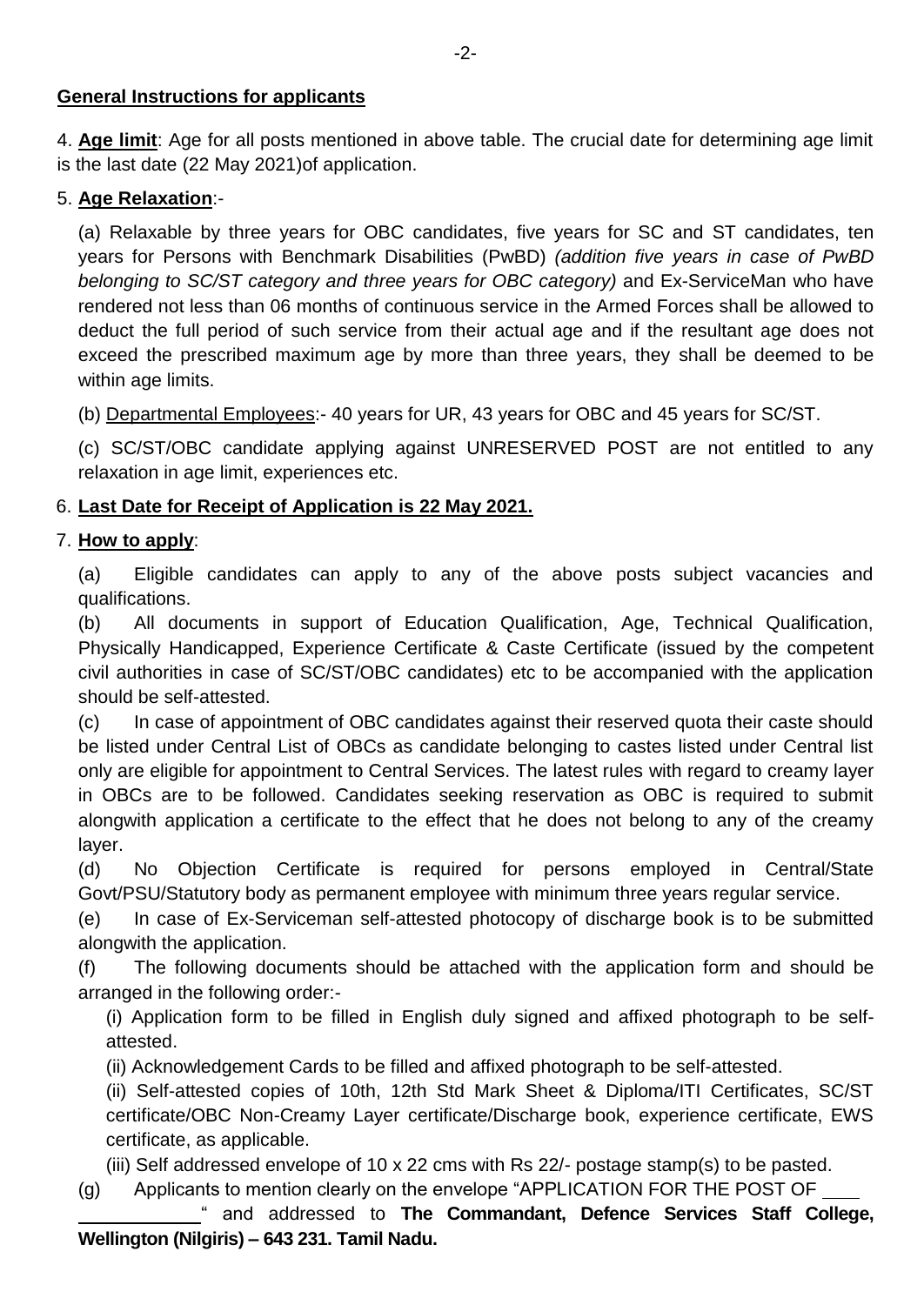## 8. **Mode of Selection**

(a) All application will be scrutinized in terms of age limits, minimum qualification, documents and certificates. Thereafter, eligible candidates will be issued call letters for written test.

(b) The eligible candidates will be required to appear for written test. The written test will be based on minimum education qualification.

(c) The written test will consist of (i) General Intelligence and Reasoning (ii) Numerical Aptitude (iii) General English (iv) General Awareness (v) Trade Specific.

(d) The question cum answer paper will be English and Hindi.

(e) The requisite number of candidates will be shortlisted and called for skill/physical test wherever applicable based on merit/category in the written test

(f) Shortlisted candidates are to bring original certificates, copies of annexure attached with application.

## 9. **Other Instructions**:-

(a) Application received after due date will not be considered. DSSC will not be responsible for any kind of postal delay.

(b) Pre-scrutiny of the application in terms of age limit, minimum qualifications, documents and certificates will be carried out by the DSSC before calling the suitable candidates for the written test/skill test.

(c) The venue for written test / skill test is DSSC, Wellington.

(d) No TA/DA will be paid to attend written test/skill test.

(e) Selected candidate will be subject to All India service liability.

(f) Mere submission of application(s) does not entitle candidates to be called for test. Depending on the number of applications received, the number of candidates will be restricted for the test based on the marks obtained in the minimum essential qualification of exam prescribed for the post(s).

(g) Separate applications should be submitted for each post.

## 10. **COVID-19 INSTRUCTIONS**:

(a) To avoid risk of COVID-19, candidates are advised to follow all instruction/guideline issued by the Central / State Government for preventive of COVID-19 from time to time.

(b) At the entrance any candidate showing complaints of influence like illness (ILI) may not be allowed to for the written/skill test considering the safety of other persons.

11. No interim correspondence with regard to the status of application(s) will be entertained.

12. The recruitment process can be cancelled / suspended / terminated without assigning any reasons. The decision of Appointing Authority (Commandant, DSSC) will be final and no appeal will be entertained.

Date: 01 May 2021 **Colonel Adjutant** Place: Wellington **DSSC, Wellington** 

- - - - - - - - - - - - - - - - - - - - - - -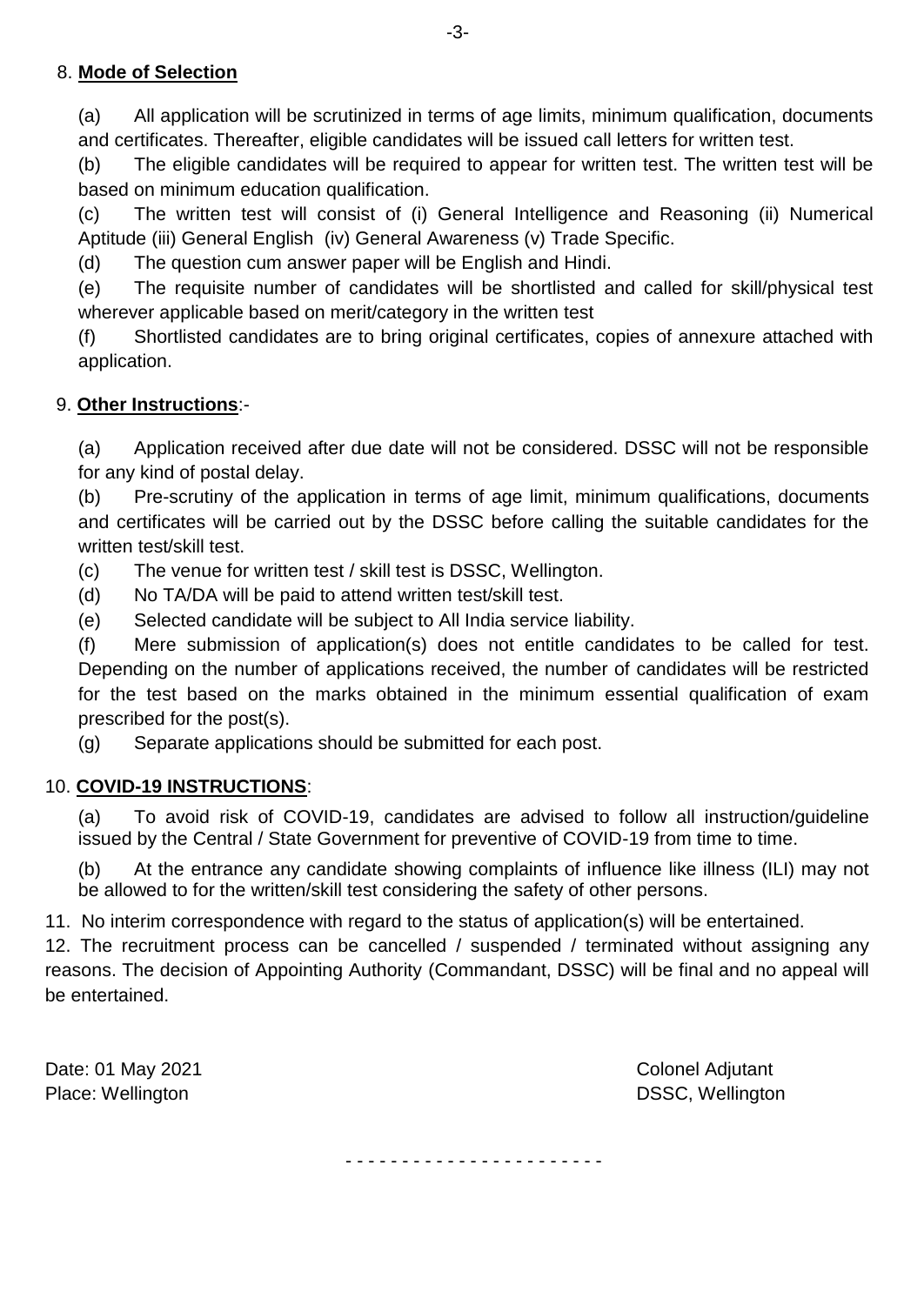# **DEFENCE SERVICES STAFF COLLEGE, WELLINGTON**

|         |                                                                                                                                                                                                                                |                    | <b>FOR OFFICE USE ONLY</b>           |                    |            |                                               |  |
|---------|--------------------------------------------------------------------------------------------------------------------------------------------------------------------------------------------------------------------------------|--------------------|--------------------------------------|--------------------|------------|-----------------------------------------------|--|
|         |                                                                                                                                                                                                                                |                    |                                      |                    |            |                                               |  |
|         |                                                                                                                                                                                                                                |                    |                                      |                    |            |                                               |  |
|         |                                                                                                                                                                                                                                |                    |                                      |                    |            |                                               |  |
|         |                                                                                                                                                                                                                                |                    |                                      |                    |            |                                               |  |
|         | <b>APPLICATION FORM FOR THE POST OF</b>                                                                                                                                                                                        |                    |                                      |                    |            | <u> 1980 - Andrea Andrew Maria (h. 1980).</u> |  |
| $1_{-}$ | Name<br>list in the matrice of the filled in Capital letters as per Matriculation (or) X Std mark sheet]                                                                                                                       |                    |                                      |                    |            | Paste a self-                                 |  |
| 2.      | Father's / Husband's Name: The contract of the contract of the contract of the contract of the contract of the contract of the contract of the contract of the contract of the contract of the contract of the contract of the |                    | attested passport<br>size photograph |                    |            |                                               |  |
| 3.      | <u> 1980 - Johann Barn, mars an t-Amerikaansk politiker (</u><br>Date of Birth<br>[Enclose Matriculation (or) X Std mark sheet]                                                                                                |                    |                                      |                    |            |                                               |  |
| 4.      | Age as on last date for receipt of application: The Massimum Mrs                                                                                                                                                               |                    |                                      |                    | Months     | <b>Days</b>                                   |  |
| 5.      |                                                                                                                                                                                                                                |                    |                                      |                    |            |                                               |  |
| 6.      | Category for which applied: UR / SC / ST / OBC / EWS / ESM / PwBD<br>[Enclose respective certificate copy & for ESM Discharge certificate copy & PwBD certificate copy]                                                        |                    |                                      |                    |            |                                               |  |
|         | 7. Educational & Technical qualifications<br>Enclose respective certificate copies]                                                                                                                                            |                    |                                      |                    |            |                                               |  |
|         | <b>Class</b>                                                                                                                                                                                                                   | Year of<br>passing | <b>Marks</b><br>obtained             | <b>Total Marks</b> | Percentage | <b>Remarks</b>                                |  |
|         | 10 <sup>th</sup> / SSLC /<br>Matriculation                                                                                                                                                                                     |                    |                                      |                    |            |                                               |  |
|         | $12th$ / HSC                                                                                                                                                                                                                   |                    |                                      |                    |            |                                               |  |
|         | T                                                                                                                                                                                                                              |                    |                                      |                    |            |                                               |  |
|         | Diploma                                                                                                                                                                                                                        |                    |                                      |                    |            |                                               |  |
|         |                                                                                                                                                                                                                                |                    |                                      |                    |            |                                               |  |

8. Experience (if any) : **[Enclose proof]**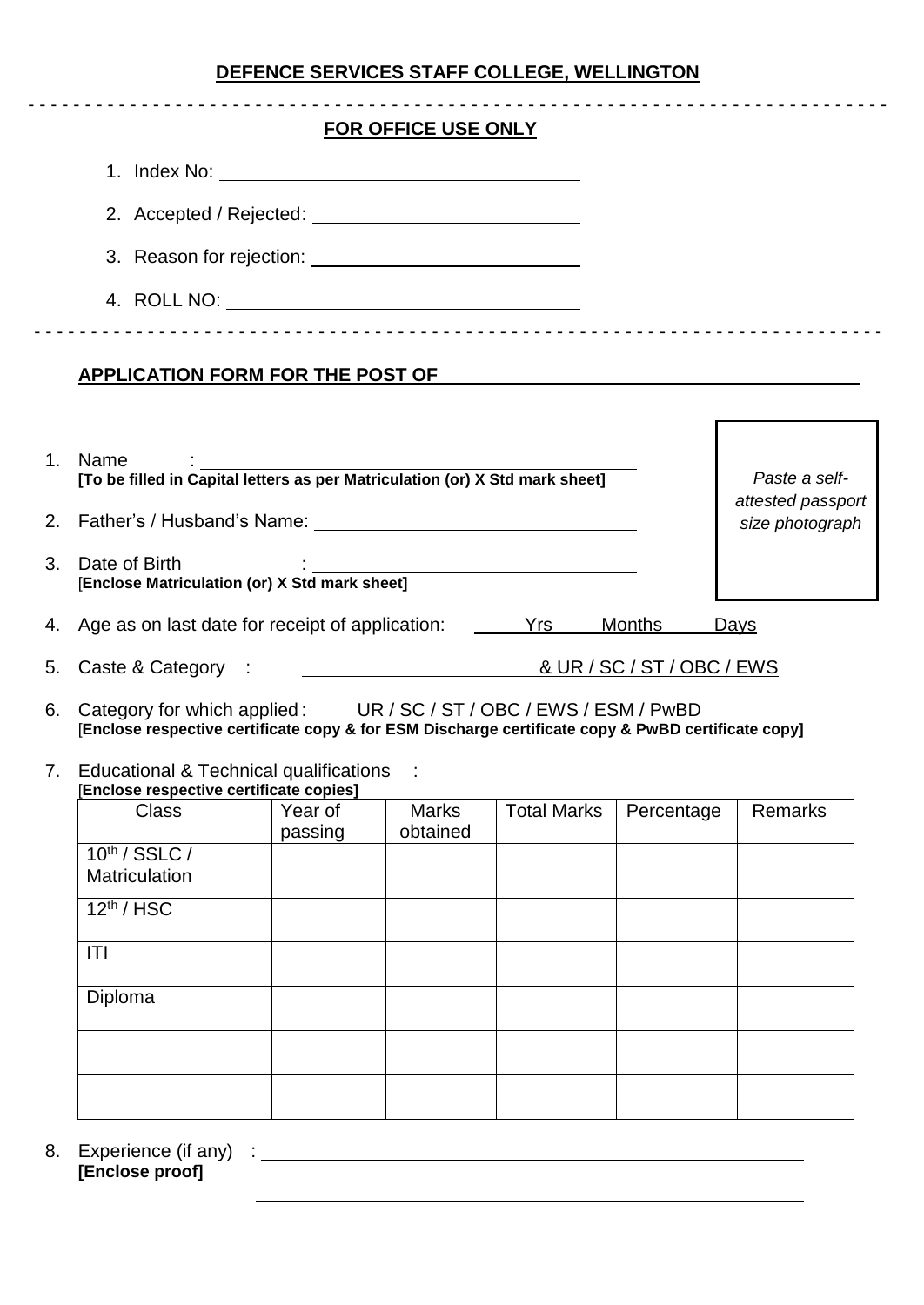9. In case, You are employed in Central/State Govt/PSU/Statutory body as permanent employee, please provide following details:- *[No Objection Certificate to be enclosed]*

| Date of Appointment:                   |                                                                                                                                                                                                                                |  |  |  |  |  |  |
|----------------------------------------|--------------------------------------------------------------------------------------------------------------------------------------------------------------------------------------------------------------------------------|--|--|--|--|--|--|
|                                        | Present Pay & Level: ________________                                                                                                                                                                                          |  |  |  |  |  |  |
|                                        |                                                                                                                                                                                                                                |  |  |  |  |  |  |
|                                        |                                                                                                                                                                                                                                |  |  |  |  |  |  |
|                                        |                                                                                                                                                                                                                                |  |  |  |  |  |  |
| [Copy should be enclosed]              | 11. Aadhaar Card No contact and the contact of the contact of the contact of the contact of the contact of the contact of the contact of the contact of the contact of the contact of the contact of the contact of the contac |  |  |  |  |  |  |
| 12. Address for Correspondence:-       |                                                                                                                                                                                                                                |  |  |  |  |  |  |
|                                        |                                                                                                                                                                                                                                |  |  |  |  |  |  |
|                                        |                                                                                                                                                                                                                                |  |  |  |  |  |  |
| <u>Taluk: ________________________</u> |                                                                                                                                                                                                                                |  |  |  |  |  |  |
| Pin Code: ____________________         | State: <u>_________________________________</u>                                                                                                                                                                                |  |  |  |  |  |  |
|                                        | 13. Permanent Home Address (if different from Ser 9 above):- Same as above                                                                                                                                                     |  |  |  |  |  |  |
| <b>Address Line1</b>                   |                                                                                                                                                                                                                                |  |  |  |  |  |  |
|                                        |                                                                                                                                                                                                                                |  |  |  |  |  |  |
|                                        |                                                                                                                                                                                                                                |  |  |  |  |  |  |
| Pin Code: _______________________      |                                                                                                                                                                                                                                |  |  |  |  |  |  |
| 14. E-mail ID : _________              |                                                                                                                                                                                                                                |  |  |  |  |  |  |

It is certified that the above particulars are correct and true to the best of my knowledge and belief and certificates submitted are genuine, if found false at any stage, my candidature/services may be terminated without notice and I will be liable for legal action/proceedings.

Place:

Date: Contract Contract Contract Contract Contract Contract Contract Contract Contract Contract Contract Contract Contract Contract Contract Contract Contract Contract Contract Contract Contract Contract Contract Contract